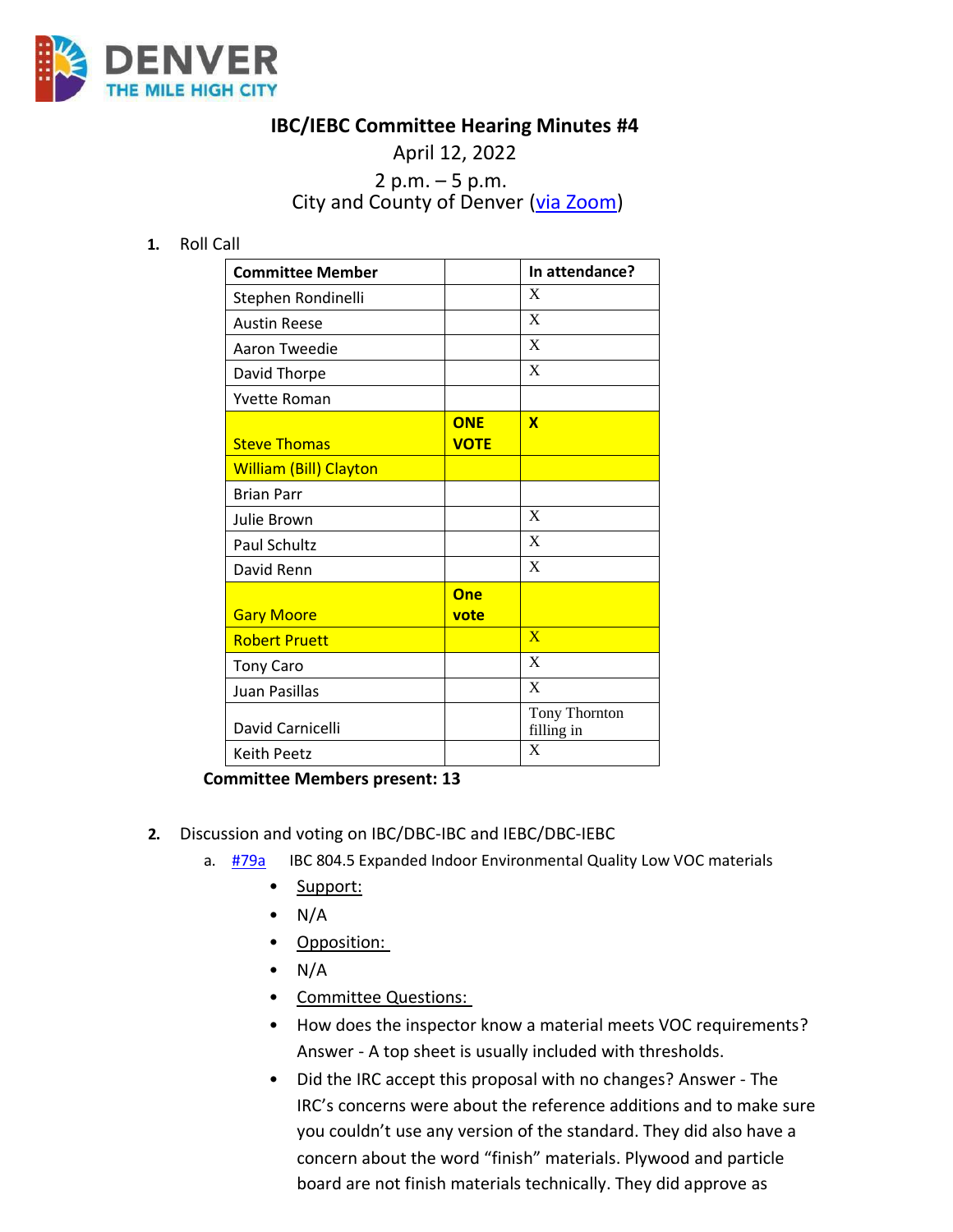modified.

- At the end of exception 1, is everything after the "and" supposed to be one item? Answer – Yes.
- Why did you include furniture? Answer It follows along the LEED categories where furniture is listed as an exception.
- When you state furniture, are you referring to furniture that is installed after the certificate of occupancy. Answer – Yes.
- Since the building code does not regulate furniture, would there be a problem if we delete furniture from the exception #1? Answer – There is no issue.
- I don't see millwork addressed here. I would like to see a clear definition as to what is in/out. Can you verify that it does not include millwork? Answer – Further defining it would be beneficial. The intent is to include millwork.
- Is this intended to apply to all occupancies? Answer That is the intent.
- Rebuttal (support):
- $\bullet$  N/A
- Rebuttal (Opposition):
- $\bullet$  N/A
- Discussion:
- $\bullet$  N/A
- **Motion:** For disapproval
- **Vote: Vote Passed (12 for, 0 against, 1 abstained)**
- b. [#P8.2](https://www.denvergov.org/files/assets/public/community-planning-and-development/documents/ds/building-codes/code-adoption/amendment-proposals/ibc/ibc_1903.4.pdf) IBC 1903.4 Embodied CO2e of concrete materials
	- Support:
	- Helps the state meet their goal to reduce emissions.
	- Works hand in hand with bike lane legislation.
	- A 2021 cost analysis showed that concrete with a 30% less embodied carbon composition costs less than a 1% premium.
	- Opposition:
	- A similar amendment was presented nationally last month and was vetoed by all 13 members.
	- Believe the amendment should be in the Denver green building code.
	- The timing will create additional supply change issues already plaguing the concrete industry.
	- This proposal focuses on the embodies carbon of only concrete and not other materials and create an unfair advantage.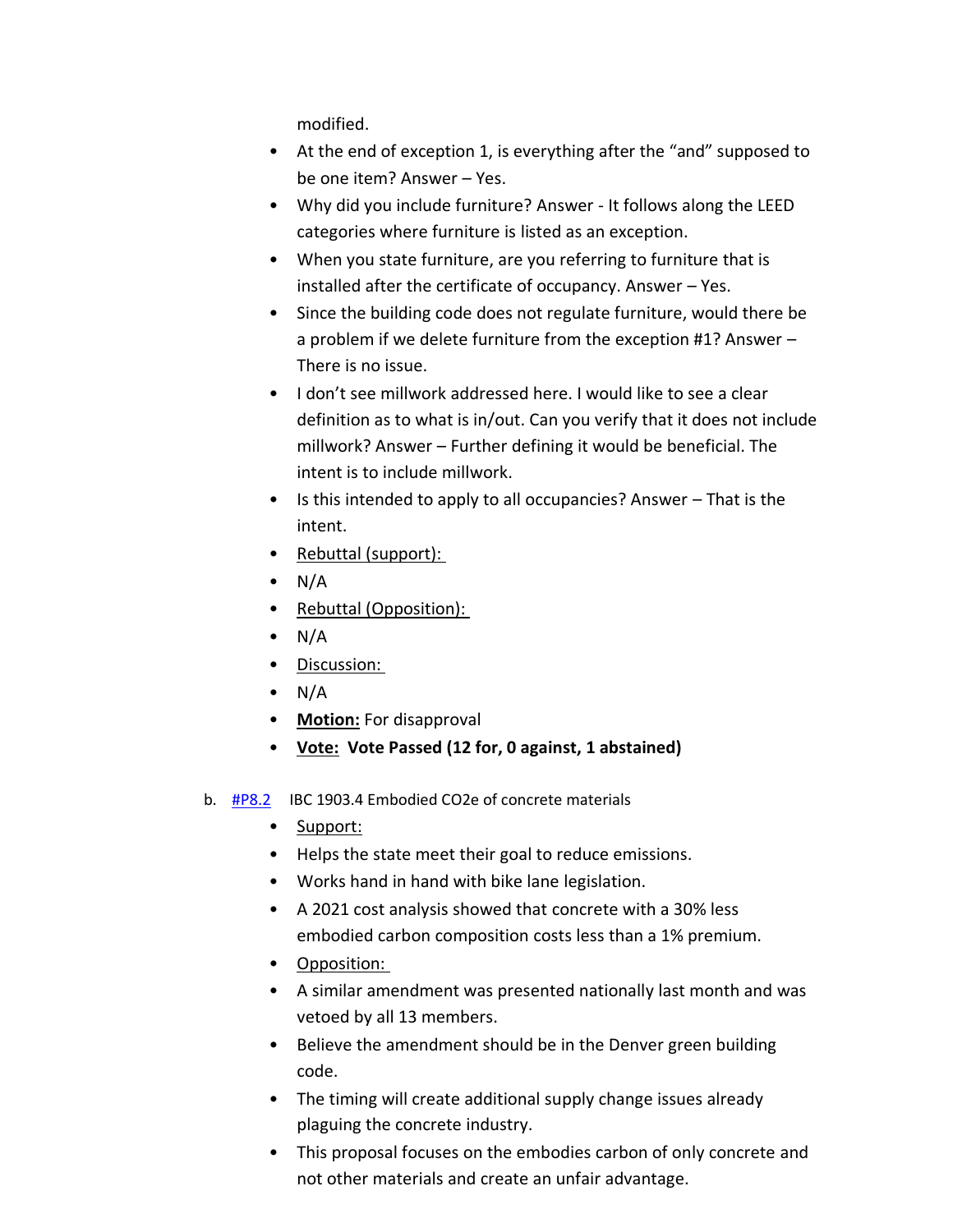- The biking Colorado act was phased in over several years and this proposal does not have that.
- The cost of concrete is not just for the builders but also for the companies that create the concrete. Smaller and medium sized enterprises will be the most affected and disadvantaged.
- The code is putting out the minimum standards, I don't think this is the right place for this proposal.
- It is unclear what the scope of this proposal. When does it apply? After a certain square footage, a pothole repair, etc.?
- Committee Questions:
- Why is precast concrete excluded? It seems like it makes it an unfair advantage. Answer – Precast concrete is excluded because it is addressed elsewhere.
- Where did the 100-mile come from. It is recommended no more than an hour from plant to pouring. Answer – From the AECC.
- Rebuttal (support):
- What would allow you to move forward with this. If it is too stringent, what can we do to address this.
- Rebuttal (Opposition):
- The figures that were thrown out were not accurate to what it costs to get an EPD.
- The proposal indicates that it does not change the cost of construction but that is not accurate.
- A reminded that EPD's must be updated every 5 years.
- The ready-mix industry wants to be part of the solution.
- Discussion:
- What is the runway this committee has to be able to modify this proposal since this our last meeting? Answer – We cannot bring anything back and proposals not addressed today will be handled by a smaller group from the city.
- I think this proposal does belong here, but it seems too universal. There should be some limiting factor to state it applies to project of certain scale, for example.
- **Motion:** To disapprove.
- **Vote: Vote passed (10 in favor, 2 against, 1 abstaining)**
- c. [#P8.1](https://www.denvergov.org/files/assets/public/community-planning-and-development/documents/ds/building-codes/code-adoption/amendment-proposals/ibc/ibc_2205.3.pdf) IBC 2205.3 EPD disclosure for structural steel (Embodied Energy)
	- Support:
	- We do need to take steps to address embodied carbon. Requirements and codes do allow the market to progress.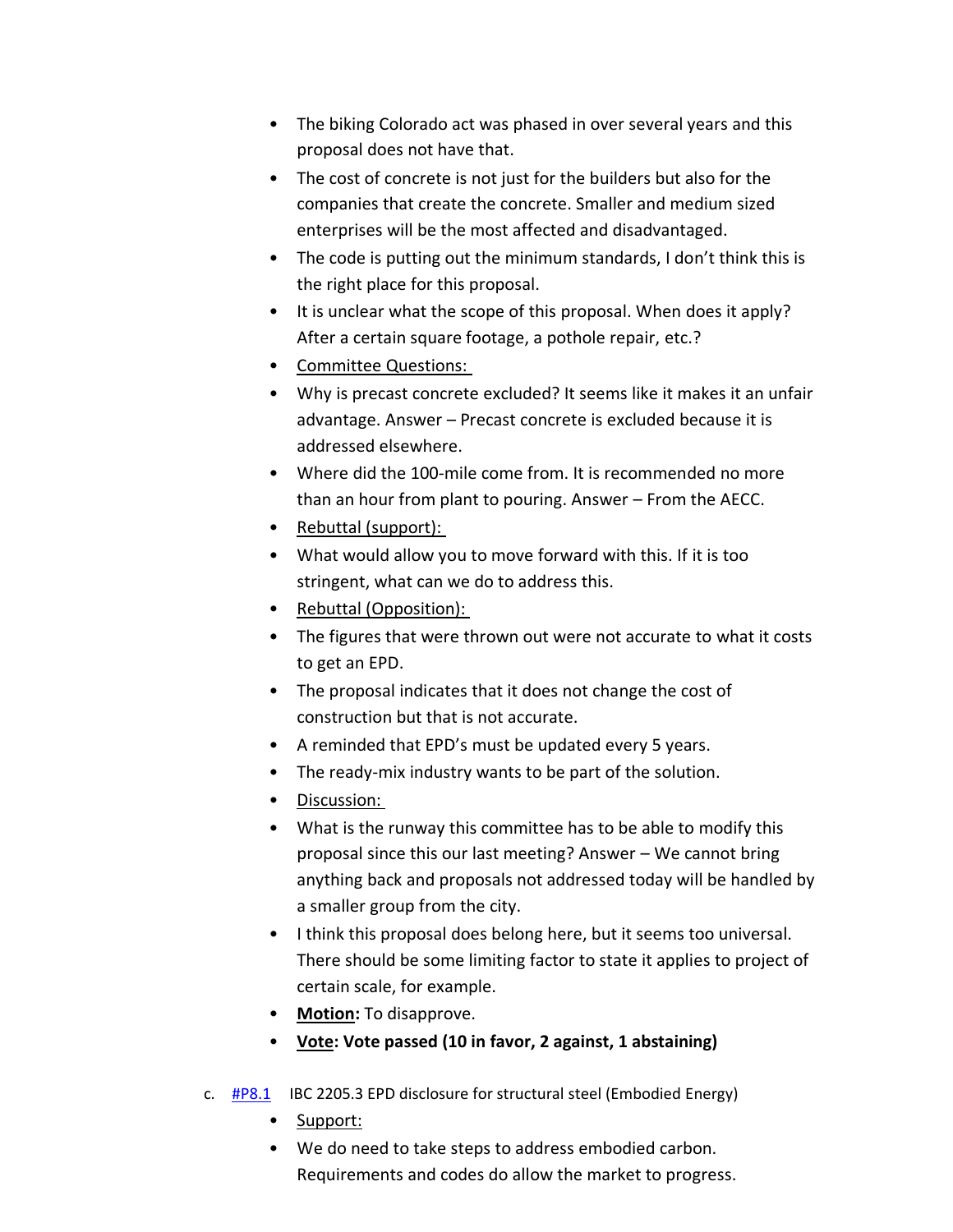- EPD's is something the building industry is not going to stop asking for. Colorado state and GSA of the federal government require them and they will not be going away.
- Opposition:
- I wouldn't feel comfortable because we are regulating the facility and when they are manufacturing.
- We all understand there is a global issue, but this is not the avenue.
- Committee Questions:
- $\bullet$  N/A
- Rebuttal (support):
- It would be great to have this in the Denver Green Code, but it is not a mandatory code.
- Rebuttal (Opposition):
- $\bullet$  N/A
- Discussion:
- The first clause "minimum of 75% of steel products…", it is unrealistic to estimate the cost up front and lumping all steel materials together.
- **Motion**: To disapprove
- **Vote: Vote passes (11 in favor, 0 against, 2 abstaining)**

## d. [#P42](https://www.denvergov.org/files/assets/public/community-planning-and-development/documents/ds/building-codes/code-adoption/amendment-proposals/ibc/ibc_section-1107.2.1.pdf) IBC 1107.2.1

- Support:
- I wanted to ask the committee if I can step up to answer technical questions for the committee for the proponent. – Allen Yanong
- We are not proposing a designated space but a space that would be universal for all.
- Opposition:
- $\bullet$  N/A
- Committee Questions:
- Is the intent also to match the deletion. Answer The intent is to have all spaces accessible to people with disabilities and not to reserve spaces for people with disabilities.
- Somebody without a disability could use that parking space, is that correct? – Yes, the intent is equal access.
- In section 1111 of the IBC there is a requirement for signs for accessible spaces. Would that no longer be applicable?
- Do we only use the EVSE parking criteria as to how to apply the table or total EV parking spaces?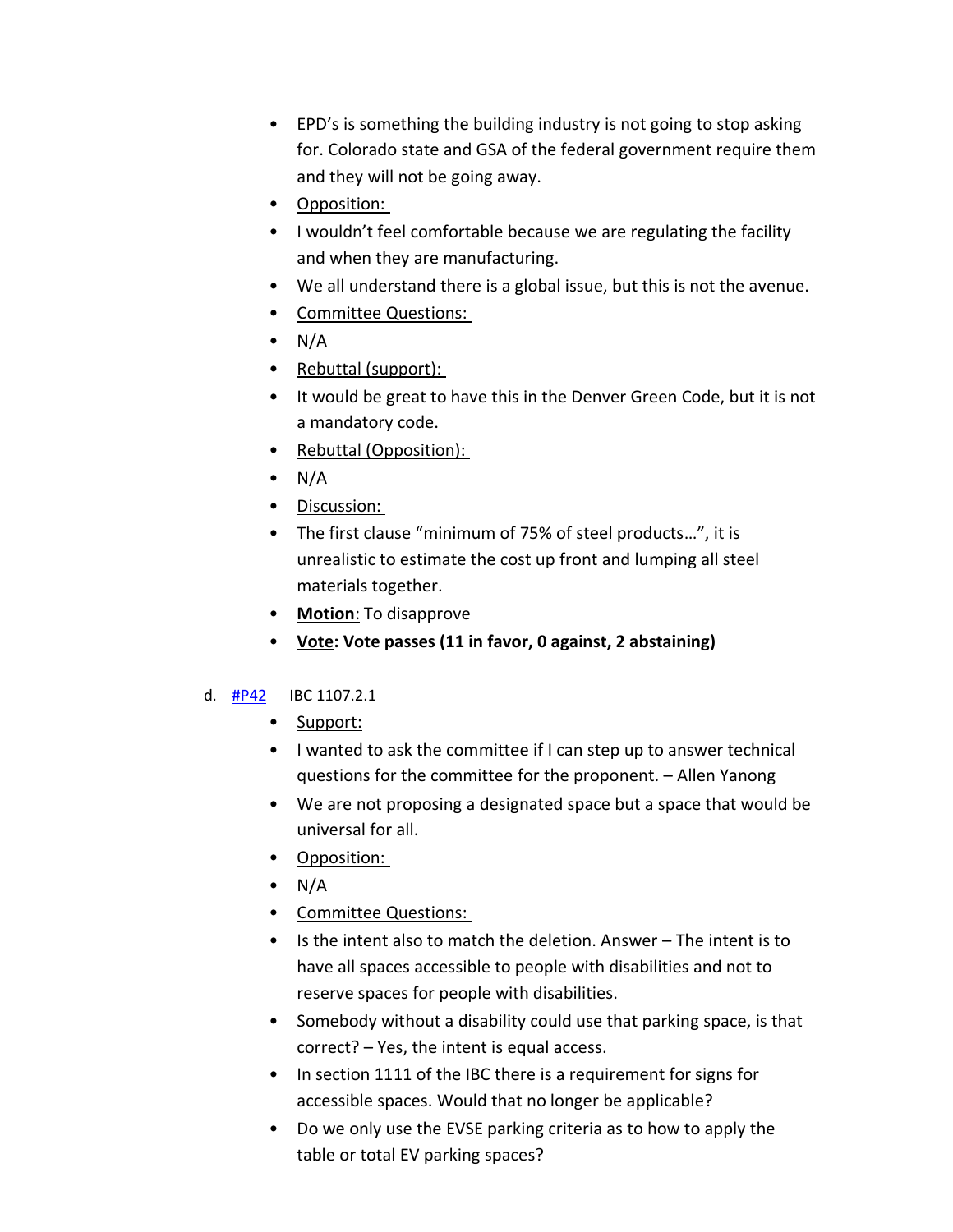- Rebuttal (support):
- Dimensions and size are already in place for van accessible spots. You would only need to paint and place the sign; no additional changes would need to be made.
- Rebuttal (Opposition):
- $\bullet$  N/A
- Discussion:
- If we leave the base code as is the only one space required would be for van accessible spots and that is a missed opportunity for EV.
- **Motion**: To change the verbiage from "required" to "provided"
- **Vote**: **Vote passed (11 in favor, 1 against, 1 abstaining)**
- **Motion**: To approve as amended
- **Vote**: **Vote passed (11 in favor, 1 against, 0 abstaining)**
- e.  $\frac{\text{HP41}}{\text{HP41}}$  IBC 1107.2 Exception
	- Support:
	- $\bullet$  N/A
	- Opposition:
	- $\bullet$  N/A
	- Committee Questions:
	- $\bullet$  N/A
	- Rebuttal (support):
	- $\bullet$  N/A
	- Rebuttal (Opposition):
	- $\bullet$  N/A
	- Discussion:
	- Our energy code does require EV stations for these occupancies. If we think this is require for those occupancies, it would be needed to take this exception out.
	- **Motion**: To approve as written
	- **Vote**: **Vote passes unanimously (13 votes)**
- f. [#P30](https://www.denvergov.org/files/assets/public/community-planning-and-development/documents/ds/building-codes/code-adoption/amendment-proposals/ibc/ibc-1029.3.pdf) IBC 1029.3
	- Support:
	- $\bullet$  N/A
	- Opposition:
	- $\bullet$  N/A
	- Committee Questions:
	- By putting this in 1029, do you think this can create confusion or do you think it can be moved to 1016? Answer – I don't know that it